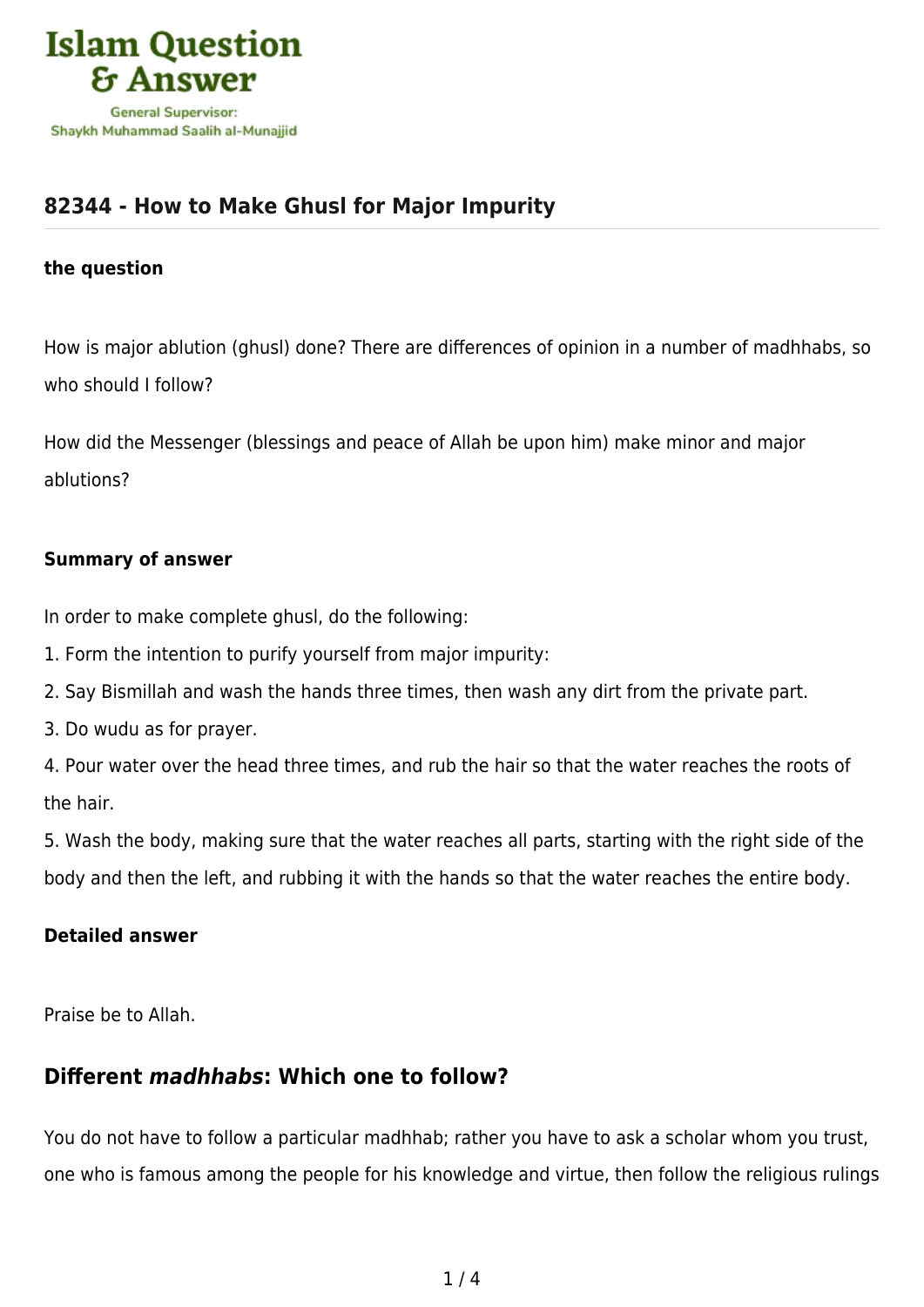

that he explains to you.

It does not matter if there are differences of opinion among the scholars concerning religious matters, because this is something that Allah has willed by His wisdom, and the Muslim who is not able to work out the truth (ijtihad) is only obliged to ask the scholars, and he does not have to do more than that.

### **How to make wudu**

In the answer to question number [11497](https://islamqa.com/en/answers/11497) , we have explained how to do wudu (ablution) for minor impurity in detail. Please refer to this question.

## **Forms of** *ghusl*

With regard to how to make *ghusl* for major impurity, the answer is:

There are two forms of ghusl:

Acceptable form: in the sense that if a person sufficed with doing ghusl in this manner, his ghusl is valid and he becomes purified from major impurity. But if a person misses to perform this *ghusl* completely, his ghusl is not valid.

Complete and preferred form: this is the type which it is mustahabb to do but is not obligatory.

### **How to make the acceptable form of ghusl**

As for the obligatory and acceptable form it is as follows:

1- Form the intention to purify oneself from impurity: janabah (impurity following sexual discharge), menses or nifas (postpartum bleeding).

2- Wash the entire body with water once, making sure that the water reaches the roots of the hair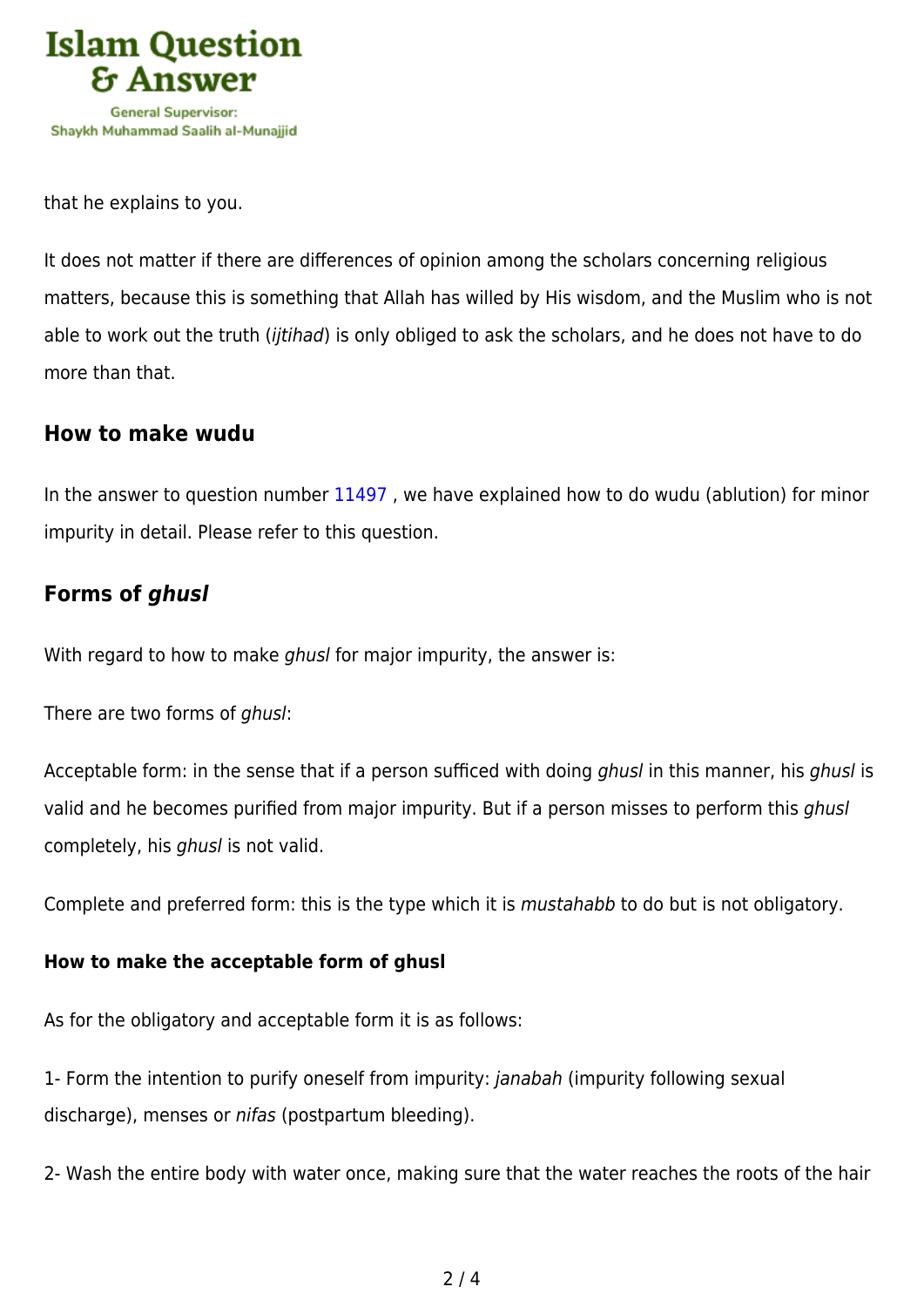

and the places that it cannot reach easily, such as the armpits and backs of the knees, as well as rinsing the mouth and nose, according to the correct scholarly opinion.

Shaykh Ibn 'Uthaymeen (may Allah have mercy on him) said in al-Sharh al-Mumti' (1/423):

"The evidence that this ghusl is valid is the words of Allah (interpretation of the meaning): **"If you are in a state of Janabah (i.e. after a sexual discharge), purify yourselves (bathe your whole body)"** [al-Maidah 5:6].

Allah did not mention anything apart from that. If a person washes his entire body once, then it is true to say that he has purified himself."

### **How to make the complete form of ghusl**

As for the complete form, it is as follows

1. Form the intention in the heart to purify oneself from major impurity: *janabah* (impurity following sexual discharge), menses or nifas (postpartum bleeding).

2. Then say Bismillah and wash the hands three times, then wash any dirt from the private part.

3. Then do wudu as for prayer, a complete wudu.

4. Then pour water over the head three times, and rub the hair so that the water reaches the roots of the hair.

5. Then wash the body, making sure that the water reaches all parts, starting with the right side of the body and then the left, and rubbing it with the hands so that the water reaches the entire body.

The evidence for this mustahabb form of ghusl is: